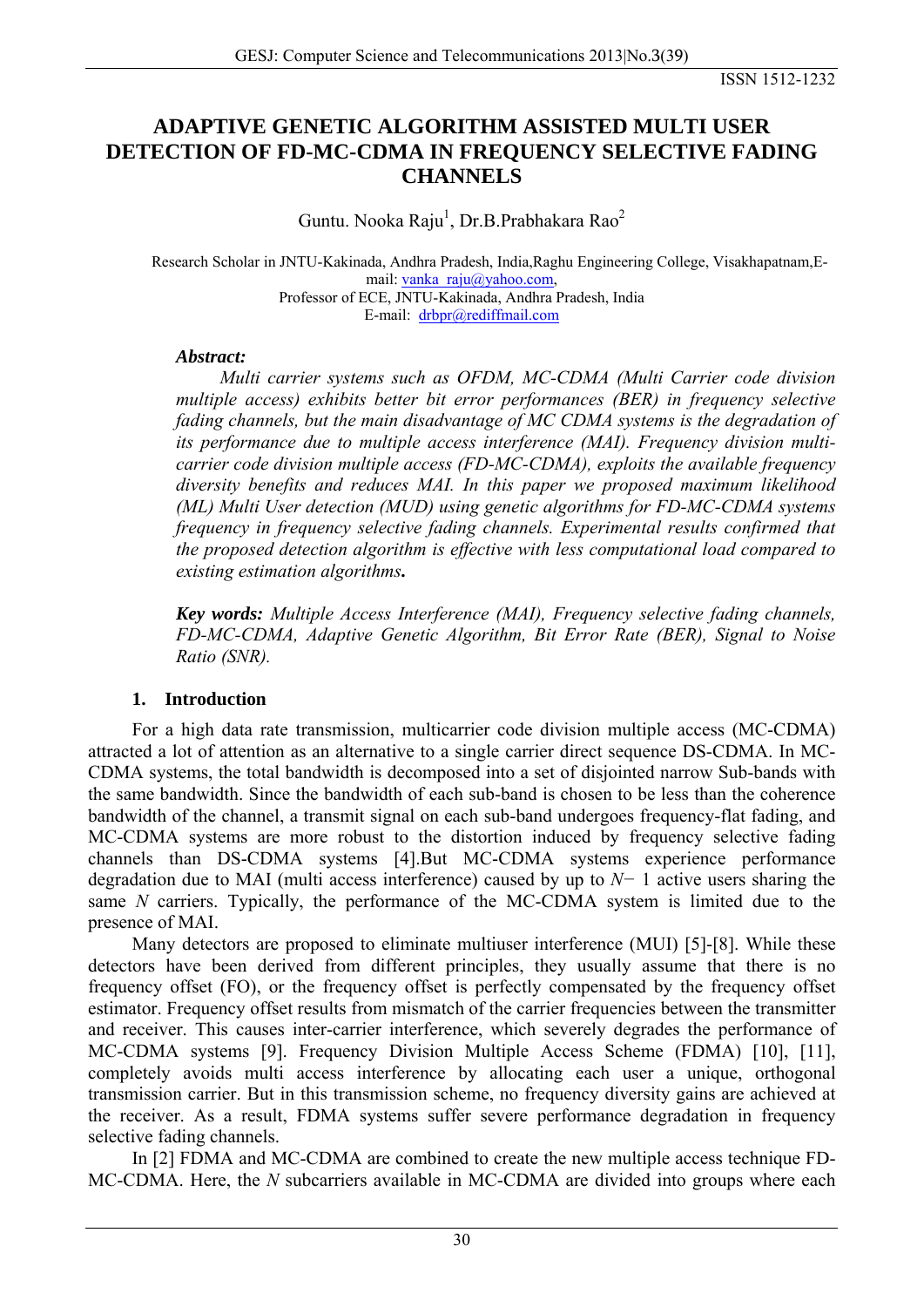ISSN 1512-1232

group contains *M* (*M <N*) non-contiguous subcarriers, maximally separated over the transmit bandwidth and *M* is selected based on the achievable frequency diversity gain.

In [3] multiuser detection (MUD) using Evolutionary Programming (EP) to detect the user bits based on the maximum-likelihood decision rule was proposed. The major advantage of the proposed detector is that it has lower computational complexity. Genetic algorithms (GAs) [12]– [14] have been employed for solving many complex optimization problems in numerous fields. In [15] the performance of a GA-based multiuser detector employed in an asynchronous CDMA system in conjunction with a modified Viterbi algorithm was studied*.* It was shown that the GAbased detector achieves the same performance as that of the minimum mean square error (MMSE) multiuser detectors at a lower computational complexity. In [16] and [17] GA-assisted multiuser detector designed for synchronous DS-CDMA system communicating over a flat fading channel with the aid of joint channel estimation was proposed. In [1] genetic algorithm assisted multiuser detection for asynchronous DS-CDMA system transmitting over -path Rayleigh-fading channels was proposed to reduce the complexity and to decrease the detection time. In this paper we propose Genetic-Algorithm-Assisted maximum likelihood (ML) Multi User Detection for FD-MC-CDMA systems in Frequency Selective Fading Channels with reduced complexity and enhanced performance.

#### **2. System model**

In a traditional MC-CDMA system, at the transmitter the *k*th user's transmission can be given as

$$
S^{(k)}(t) = b^{(k)} c^{(k)}(t), \qquad (1)
$$

where  $b^{(k)}$  is k's user information symbol and  $c^{(k)}(t)$  is k's user spreading code, which in MC-CDMA refers to

$$
C^{(k)}(t) = \sum_{i=1}^{N} \beta_i^{(k)} e^{j2\pi i \Delta \hat{H}} g(t), \qquad (2)
$$

where, *N* is the total number of narrowband carriers in the MC-CDMA,  $\beta_i^{(k)}$  is the *i*<sup>th</sup> value in user *k*'s spreading sequence,  $i\Delta f$  is the frequency position of the *i*<sup>th</sup> carrier component, T<sub>s</sub> is symbol duration, to ensure carrier orthogonality.  $g(t)$  is a rectangular waveform of unity height which time limits the code to one symbol duration  $T_s$ . Fading channels in spread spectrum wireless systems demonstrate an *M*-fold frequency which can be given by

$$
BW = M \cdot (\Delta f) c , \qquad (3)
$$

where BW is the bandwidth of the MC-CDMA transmission and (Δ*f*)*c* is the coherence bandwidth of the frequency selective fading channel. As proposed in [2] to build a multiple access system exploiting the available *M* folds diversity while minimizing MAI at the same time, rather than allowing all users to share all the *N* carriers, small sets of *M* users sharing sets of *M* carriers via MC-CDMA are given

Assuming  $N/M \in I$ , assuming  $M = 2^m$ 

$$
\beta_{i}^{(k)} = \begin{cases} \pm 1, & i \in I_{1}^{(k)}, I_{2}^{(k)}, \dots, I_{m}^{(k)} \\ 0, & otherwise \end{cases}
$$
\n(4)

where  $I_1^{(k)} = [(k-1)/M] + 1, I_2^{(k)} = [(k-1)/M] + N/M + 1, \ldots, I_m^{(k)} = [(k-1)/M] + (m-1)N/M + 1.$ 

*| x* | represents the closest integer less than or equal to *x*. A total of *N/M* =  $2^{n-m}$  *sets of M* =  $2^m$ carriers are used concurrently to maintain the total capacity of the system. Different sets of M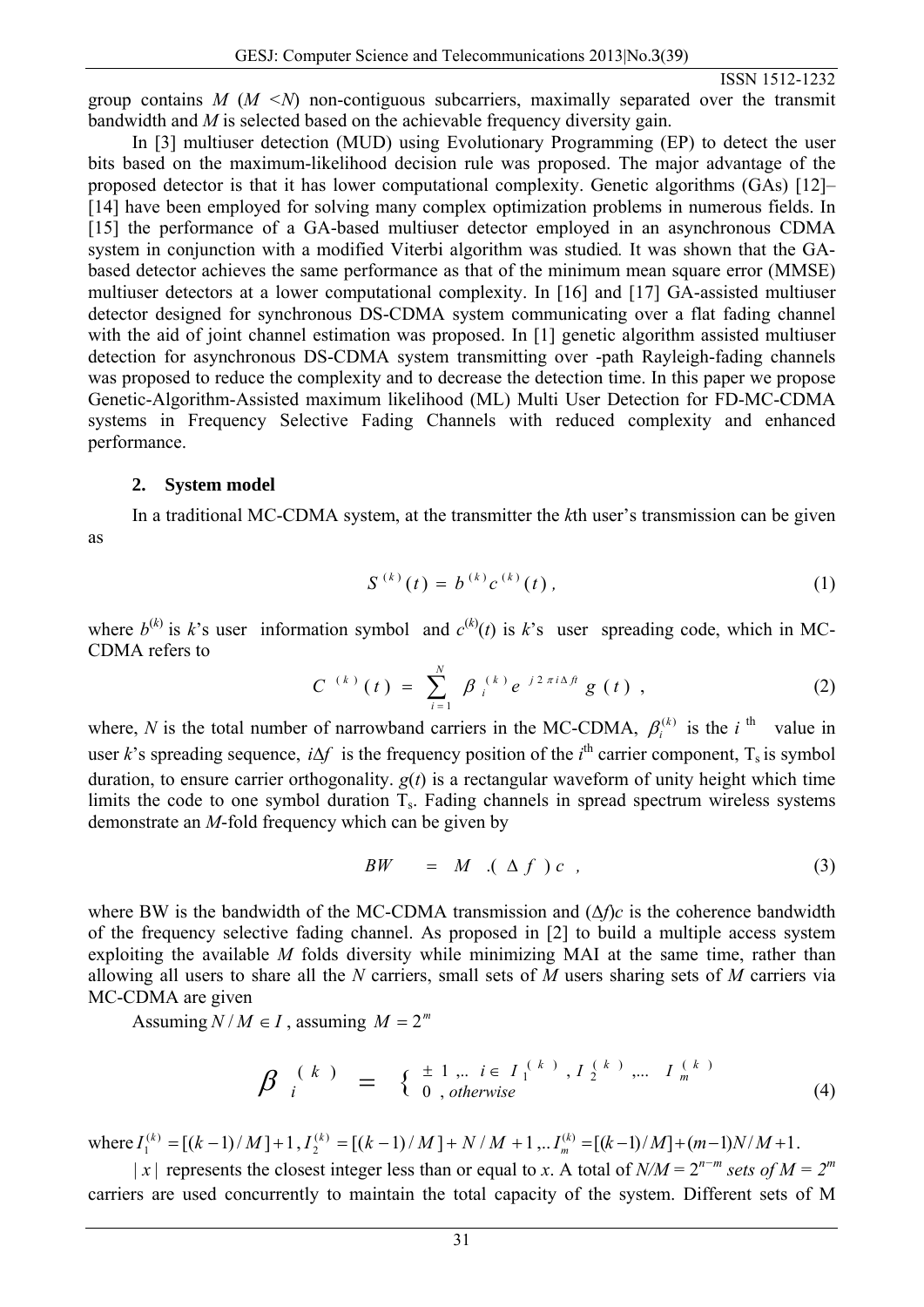carriers are frequency division multiplexed such that the M users residing on one set do not interfere with the M users on another set.

The received signal at the receiver can be given as

$$
r(t) = \sum_{k=1}^{K} b^{(k)} \operatorname{Re} \times \big[ \sum_{i=1}^{N} \alpha_{i} \beta_{i}^{(k)} e^{j(2 \pi f_{\alpha} t + 2 \pi i \Delta f_{i} + \phi_{i})} \big] g(t) + \eta(t), \qquad (5)
$$

where *K* is the total number of users occupying the system,  $\alpha_i$  is the gain,  $\varphi_i$  is the phase offset in the *i*<sup>th</sup> carrier due to the channel fade, and  $\eta(t)$  represents additive white Gaussian noise. The received signal is first decomposed into its *M* information-bearing carriers and dispread by user 1's spreading code. The  $i<sup>th</sup>$  carrier generates the decision variable which is given as

$$
r_{i}^{(1)} = \alpha_{i} b^{(1)} + \alpha_{i} \sum_{k \in U_{1,k} \neq 1} b^{(k)} \beta_{i}^{(k)} \beta_{i}^{(1)}
$$
(6)  

$$
i \in I_{1}^{1}, I_{2}^{1}, \dots I_{M}^{1},
$$

where *U*1 is the set of up to *M* active users in user 1's carrier set, and *η*(*i*) is a Gaussian random variable with mean zero and variance  $\sigma_n^2 = N_0/2$ . An optimal combining strategy is used to combine all *M* carriers in user 1's set to best exploit frequency diversity and minimize MAI. To accomplish this we propose a Maximum Likelihood Multiuser Detector Using Genetic algorithm to enhance the performance of detector compared with existing Maximum Likelihood Multiuser Detectors.

## **3. Multiuser Detection Using Genetic Algorithm**

Genetic Algorithm (GA) is a famous probabilistic search technique based on the principles of biological evolution. Similar to biological organism which evolves to adapt to its environment, Genetic Algorithm follows a path of analysis from which a design evolves, one that is optimal for the environmental restrictions placed upon it. Genetic Algorithm uses probabilistic transition rules to select someone to reproduce or to die so as to guide their search toward regions of the search space with likely improvement. Thus, Genetic Algorithm is a powerful and globally stochastic search and optimization technique and is widely used in optimization problems.

First, we define the trial data vector in our proposed Genetic Algorithm based on Multiuser Detector as  $\hat{b} = [\hat{b_1}, \hat{b_2}, \dots \hat{b_k}]$  for k users then ^ 1  $\hat{b} = [\hat{b}_1, \hat{b}_2, \dots, \hat{b}_k]$ 

$$
\hat{r}(t) = \sum_{k=1}^{K} \sqrt{E_k} \hat{b}_k s_k(t) \otimes h_k(t)
$$
 (7)

where  $E_k$  is signal energy per bit of  $k^{\text{th}}$  user,  $b_k$  is the  $k^{\text{th}}$  user's data modulated by binary phase shift keying (BPSK), and  $s_k(t)$  is the  $k^{\text{th}}$  user's spreading waveform and  $h_k(t)$  is the frequency selective fading channels response. Fig. 1 shows a flow chart of the proposed Genetic Algorithm based on Multiuser Detector used in FD-MC-CDMA system. The proposed GA based MUD process will return optimum or near-optimum estimated value  $\hat{b}_k$  of  $b_k$  for the *k*th user.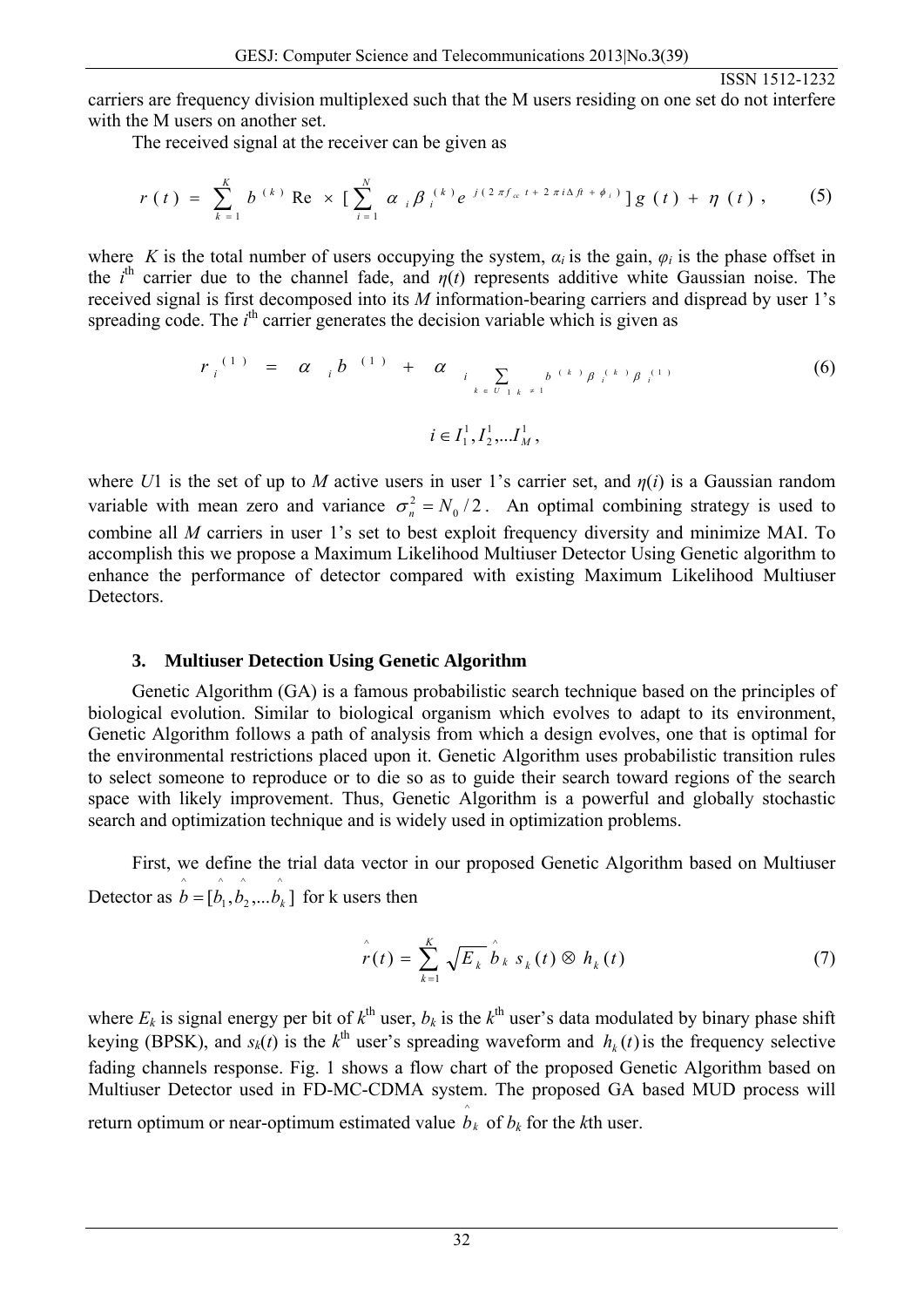

Fig.1 Flow chart of the proposed Genetic Algorithm assisted Multiuser detection scheme

The steps involved in implementing Multiuser detection using genetic algorithm is described below.

## *Step 1. Start with encoding*

To start Genetic Algorithm, the trial data vector  $\hat{b}$  must first be encoded into binary string form. The encoded binary string is regarded as a chromosome in Genetic Algorithm and its elements are regarded as genes. Thus, the MUD can be treated as a multi-objective optimization solution that finds the most likely combination of the binary bits. Without loss of generality, BPSK modulation has already been employed in the transmission model. Thus, the chromosome encoding procedure is unnecessary. The number of genes in a chromosome, which is the number of bits in a trial data vector for BPSK, is the number of users. If the transmission signals are modulated by QPSK, namely two bits per symbol, the chromosome must have two bit genes. In general, the number of bits in a symbol is equal to the number of bits in a gene.

## *Step 2. Population initialization*

After encoding, an initial population consisting of *P* members, called individuals, is created. In our proposed Genetic Algorithm, each individual or chromosome in the population is represented by a vector including *K* bits. In the vector, each bit is a trial data belonging to one of the *K* users. The  $p^{\text{th}}$  individual which is the estimated value of  $b = [b_1, b_2, ..., b_k]^T$  in Eq. (1) is defined as

$$
\hat{b}_p = [\hat{b}_{1,p}, \hat{b}_{2,p}, \dots, \hat{b}_{3,p}]^T, \ p = 1, 2, 3, 4, \dots P \quad ,
$$
\n(8)

where superscript *g* (*g*=1, 2, …, *G*) denotes the *g*<sup>th</sup> generation and  $\hat{b}_{k,p}$  denotes the  $k^{\text{th}}$  (*k*=1, 2, …, *K*) gene of the  $p^{\text{th}}$  individual at the  $g^{\text{th}}$  generation. After initialization of the population of *P* individuals the optimization process starts, in which the initial generation *g* is 1. ,  $b_{k,p}$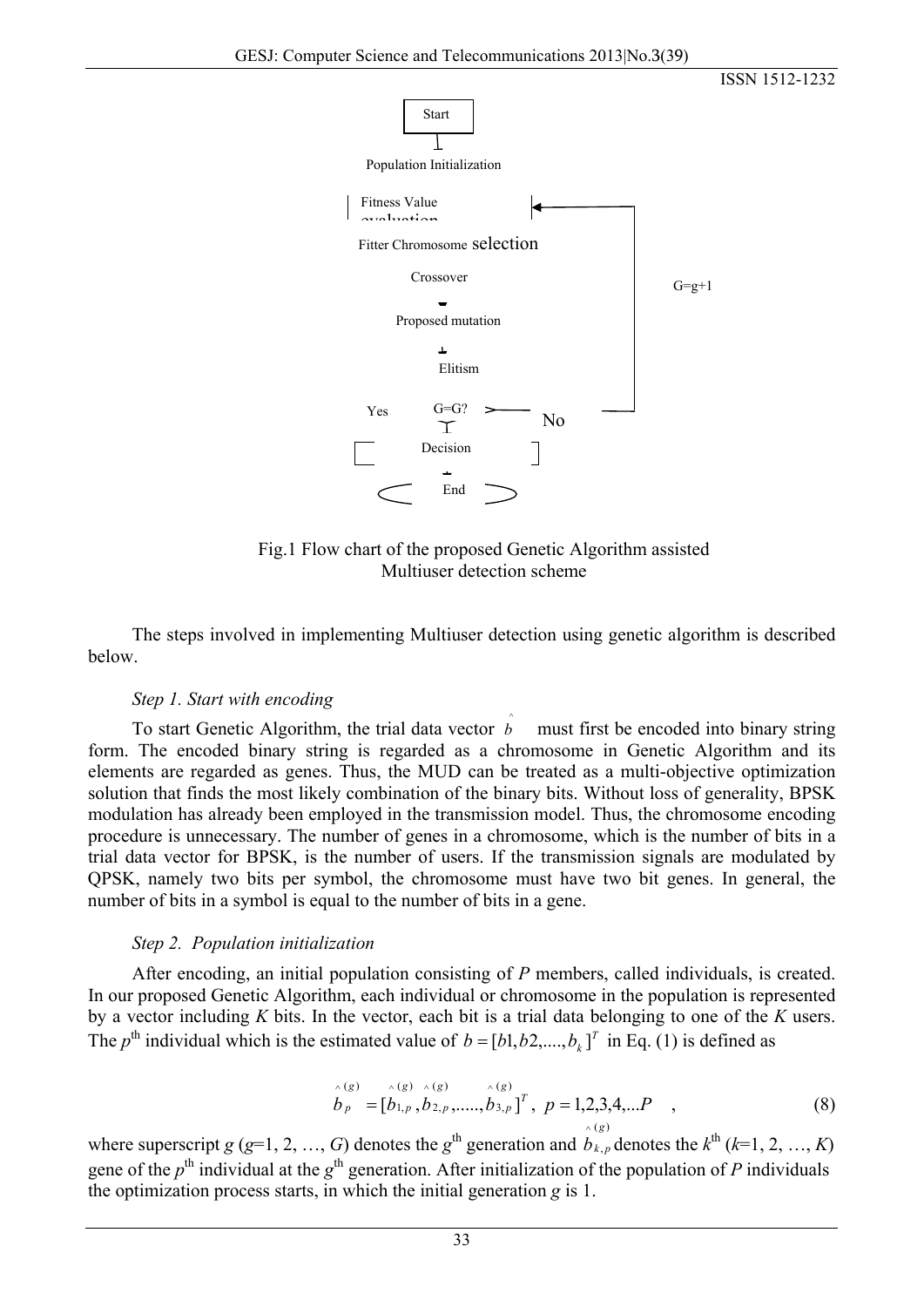## *Step 3. Fitness evaluation*

In the procedure of this fitness evaluation, Genetic Algorithm exploits an objective function (OF) to evaluate the fitness of each individual in the population, which represents how closely each individual matches the optimum individual. The optimum individual can maximize the objective function value. We will now discuss how to find the objective function. The solution of optimum

detection is the most likely trial data vector  $\hat{b}_{opt}$  that minimizes  $|| r(t) - r(t) ||_2$  $\| r(t) - r(t) \|$ 

$$
\hat{b}_{opt} = \arg \{ \min || r(t) - r(t) ||_2 \},
$$
\n(9)

where  $\hat{b}_{opt} \in \{\hat{b} = [\hat{b}_1, \hat{b}_2, \hat{b}_3, \dots, \hat{b}_k]^T\}, \hat{b}_k \in \{-1,1\}, k \in \{1,2,..,k\}$ , and  $||.||_2$  denotes Euclidean norm or  $\wedge$   $\wedge$ Euclidean distance. To consider the likelihood function

$$
f[r(t), 0 \le t \le T_s \mid \hat{b}] = \exp\{-\int_{T_s} [r(t) - r(t)]^2 dt / (2\sigma^2)\}.
$$
 (10)

Analyzing the differential part of the right hand side of Eq. (10), we find it to be an expression of the distance. From equations. (9) and (10), the solution of optimum detection selects  $\hat{b}$  that can also maximize the likelihood function above or, ignoring the term which is independent of  $\hat{b}$  equivalently maximizes

$$
\Omega(\hat{b}) = 2 \int_{T_s} \hat{r}(t) r(t) dt - \int_{T_s} r(t)^2 dt.
$$
 (11)

By substituting Eq.  $(7)$  into Eq.  $(11)$ , we obtain

$$
\Omega(\hat{b}) = 2 \int_{T_s} \left[ \sum_{k=1}^K \sqrt{E_k} \hat{b}_k \, s_k(t) \otimes h_k(t) \right] r(t) dt - \int_{T_s} \left[ \sum_{k=1}^K \sqrt{E_k} \hat{b}_k \, s_k(t) \otimes h_k(t) \right]^2 dt \,. \tag{12}
$$

We define

$$
s_k(t) = \sqrt{E_k} s_k(t) \otimes h_k(t) - (13)
$$

Then Eq. (12) can be rewritten as

$$
\Omega\left(\hat{b}\right) = 2 \int_{T_s} \left(\sum_{k=1}^K \hat{b_k} \, s_k\left(t\right)\right) r\left(t\right) dt \, - \int_{T_s} \left(\sum_{k=1}^K \hat{b_k} \, s_k\left(t\right)\right)^2 dt \, . \tag{14}
$$

The transmitted signal generated by  $K<sup>th</sup>$  user is given by

$$
X_k(t) = \sqrt{E_k} b_k s_k(t)
$$

Substituting  $X_k(t)$  and (7) into Eq. (14), we obtain

$$
\Omega(\hat{b}) = 2 \int_{T_s}^{\infty} \left( \sum_{k=1}^K \hat{b_k} \, s_k(t) \right) \left( \sum_{k=1}^K \hat{b_k} \, s_k(t) \right) dt + 2 \int_{T_s}^{\infty} \left( \sum_{k=1}^K \hat{b_k} \, s_k(t) \right) n(t) dt - \int_{T_s}^{\infty} \left( \sum_{k=1}^K \hat{b_k} \, s_k(t) \right)^2 dt
$$

 $T = \Omega(\hat{b}) = 2\hat{b}^T S S^T + 2\hat{b}n - (\hat{b}^T S)(\hat{b}^T S)^T$  which is simplified as  $2\hat{b}^T Rb + 2\hat{b}n - \hat{b}^T R\hat{b}$ further it is simplified as

$$
\Omega(\stackrel{\wedge}{b}) = 2\stackrel{\wedge}{b}^{T} (Rb + n) - \stackrel{\wedge}{b}^{T} R\stackrel{\wedge}{b} , \qquad (15)
$$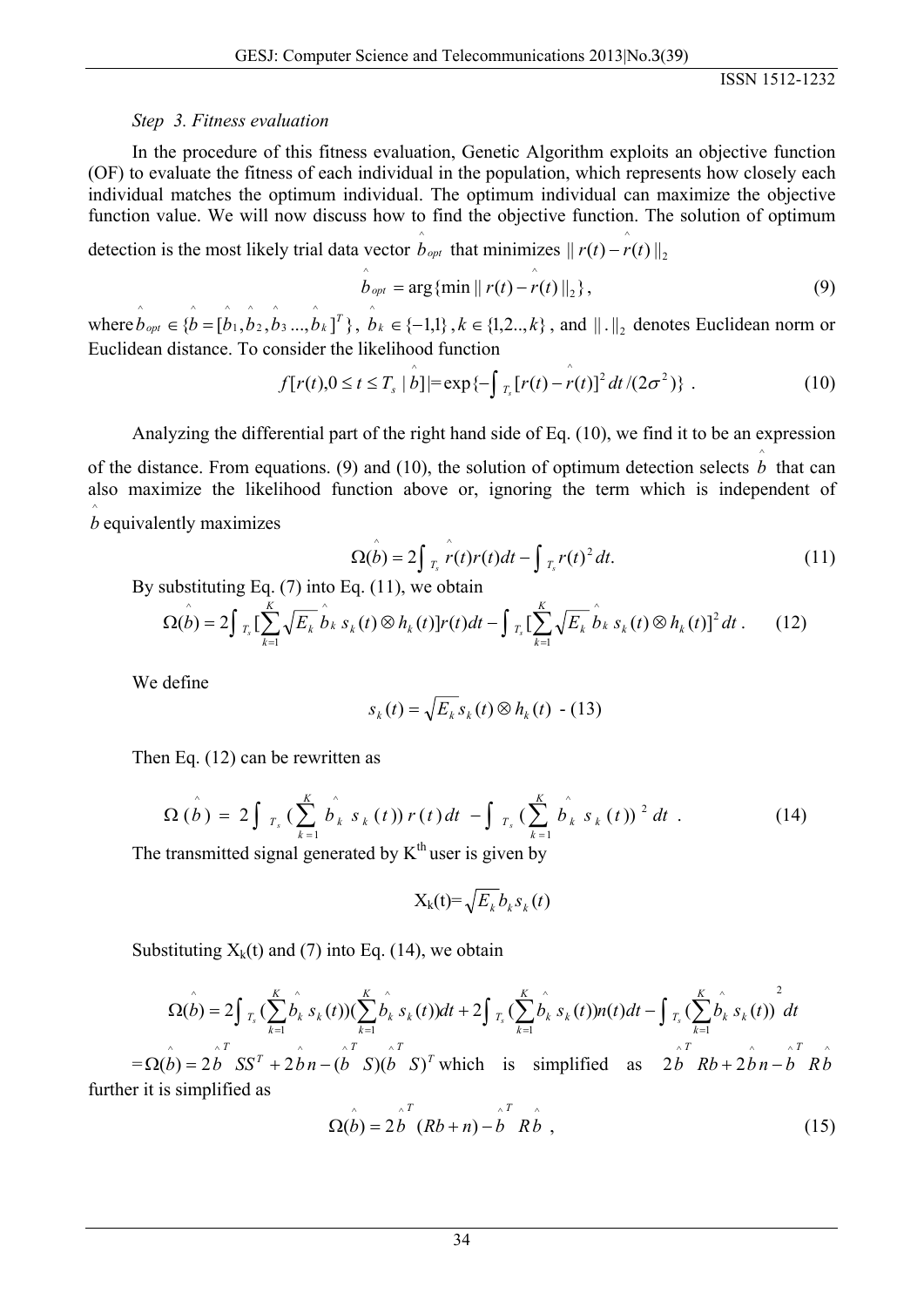where  $n = \int_{T_s} S_k(t) n(t) dt$  and  $n = SS^T$  is an auto and cross correlation matrix. We define  $y = Rb + n$  which can be treated as the output of the matched filter (MF). So, we treat  $\Omega(\hat{b})$  as the objective function which is simplified as

$$
\Omega(\stackrel{\wedge}{b}) = 2\stackrel{\wedge}{b}^T y - \stackrel{\wedge}{b}^T R \stackrel{\wedge}{b} \tag{16}
$$

ISSN 1512-1232

Thus, the solution of optimum or near-optimum detection is the one that maximizes the objective function value in Eq. (16), and *y* is the input of the proposed GA. The standard of fitness evaluation of the individuals is that the greater is the objective function value of an individual, the fitter is the individual.

#### *Step 4. Selection*

To evolve the population, some excellent individuals will be chosen to constitute a future population for reproduction. The fitter individuals with better genes are more likely to be selected to produce the descendant individuals. So, the rule of selection is based on their fitness or objective function values. The selection probability of the  $p<sup>th</sup>$  individual is given by

$$
P_{p} = \frac{\Omega (b_{p}^{(s)}) - \hat{\Omega}_{W}^{(s)} + 1}{\sum_{p=1}^{P} (\Omega (b_{p}^{(s)}) - \hat{\Omega}_{W}^{(s)} + 1)},
$$
\n(17)

where  $\Omega(b_p^{(g)})$  the objective is function value of the *p*<sup>th</sup> individual at the *g*<sup>th</sup> generation and  $\Omega_W^{(g)}$  is the worst objective function value at the  $g<sup>th</sup>$  generation.

#### *Step 5. Crossover*

Crossover is the operation by which the selected individuals exchange their genes to produce pairs of descendants. The crossover operation randomly chooses one cutting point or many cutting points and exchanges the binary strings of individuals before or after the cutting points. For example, after a cut in the first bit in each of the two strings 0011 and 1010, these two strings are crossed over to produce a new pair of descendants 0010 and 1011. Since the offspring inherit the merits of their parents, they are expected to be superior to their parents.

#### *Step 6. Mutation*

Mutation is the proposed complementary error function to increase the diversity of the population, this mutation operation randomly changes some of the crossover result genes. Without mutation, the GA's search falls into local optima. Thus, the mutation operation is crucial to the success of Genetic Algorithm. A mutation probability  $p_m^{(i,j)}$  which is relative to a signal-to-noise ratio (SNR) from *i* to *j* is defined. It can be calculated with the help of a complementary error function which can be given by.

$$
erfc(x) = \frac{2}{\sqrt{\pi}} \int_{x}^{\infty} e^{-t^2} dt, x \ge 0.
$$
 (18)

### *Step 7. Elitism*

An elitism operation is used to avoid losing excellent individuals which have higher fitness or greater OF values from one generation to another. The operation copies a small part of the best parent individuals, and replaces the worst offspring.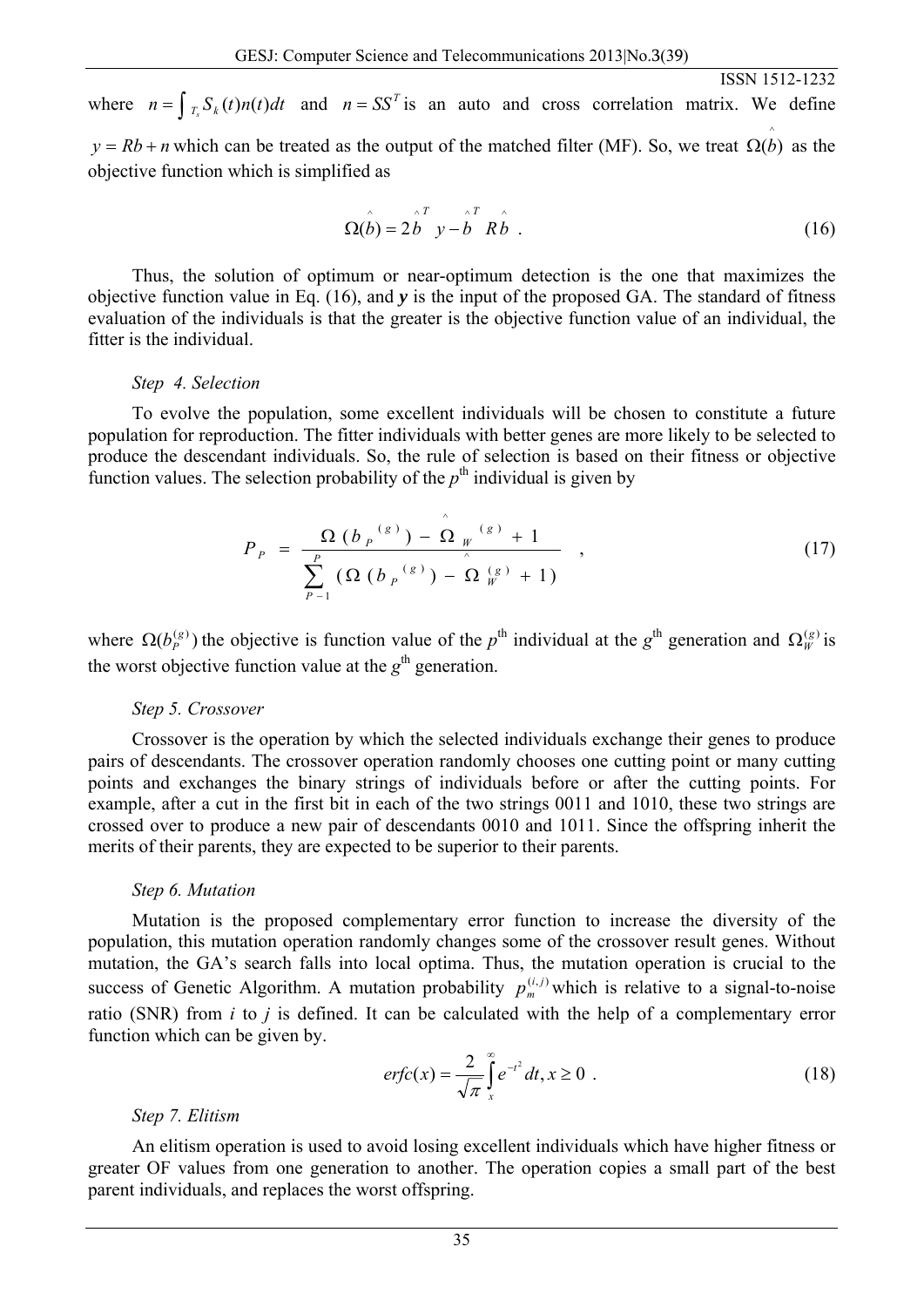ISSN 1512-1232

## **4. Adaptive Population Sizing Genetic Algorithm**

Genetic Algorithm is convergent, but the degree of convergence depends on the number of generations *G* and/or the population size *P* [25]. As stated above, if *P* and/or *G* are sufficiently large, our proposed Genetic Algorithm based Multi User Detection approaches the optimum maximum likelihood detection results. However, increasing *P* increases the computational complexity of the Multi User Detection system. It is impractical to pursue a slightly higher degree of convergence or a slightly lower Bit Error Rate performance at the expense of much more computational complexity. So, we employ adaptive population sizing genetic algorithm to solve the complexity problem. Besides the reduction of computational complexity, the proposed adaptive population sizing genetic algorithm can improve BER performance [26]. In [27] Population Resizing based on Fitness Improvement Genetic Algorithm was proposed. The proposed algorithm is similar to a traditional Genetic Algorithm but at the end of the typical selection, reproduction, and mutation steps, the population size can grow or shrink based on an improvement of the best fitness contained in the population.

The population size changes when 1. There is an improvement in best fitness, or 2. There is no improvement in the best fitness for a "long time". If neither of the above occurs, the population size shrinks by a small percentage (1-5%). The motivation behind the algorithm is to use large population sizes for exploration and small population sizes for exploitation. In their work, the growth rate *X* for a population is given by,

> *initial* max *fitness imumFitness<sub>new</sub>* − max *imumFitness<sub>old</sub>*<br>
> → *new maximumFitness<sub>old</sub>*  $X = increaseFactor \times (MaximumEvalNum - CurrentEvalNum) \times$ ,

where *increase Factor* is a parameter in the interval (0,1), *MaximumEvalNum* is the maximum number of fitness evaluations allowed for the whole run *currentEvalNum* is the current evaluation number, and *maximumFitness<sub>new</sub>*, *maximumFitness<sub>old</sub>*, and *initialmaxfitness*, are the best fitness values in the current, previous, and initial generation. The initial population size, as well as a minimum and maximum population sizes in which the algorithm must operate should be specified. In our proposed Genetic Algorithm based Multi User Detection experiments, we used *initialPopSize*=20, *increaseFactor*=0*.*1, *V*=500, *decreaseFactor*=0*.*4, *minPopSize*=5, *maxPopSize*=100.

# **5. Simulation Results**

Simulations were conducted to evaluate the performance of our proposed Adaptive Genetic Algorithm based Multi User Detection for a FD-MC-CDMA based communication system simulated in MATLAB in a Rayleigh fading channel for which  $N = 32$  carriers,  $M = 4$  users, BPSK modulation and Convolution coding of order ½ . The proposed adaptive Genetic Algorithm employs *initialPopSize*=20, *increaseFactor*=0*.*1, *decreaseFactor*=0*.*4, *minPopSize*=5, *maxPopSize*=100. The performance and complexity of proposed Adaptive Genetic Algorithm based Multi User Detection was compared with successive interference cancellation (SIC), parallel interference cancellation (PIC) and Genetic Algorithm based Multi User Detection methods. Figure 2 shows the bit error rate performance comparison of proposed scheme with existing matched filter, SIC method, PIC method and conventional genetic algorithm. Simulation results confirmed that the proposed method outperformed and its BER performance superior compared to existing matched filter, SIC method, PIC method and MUD using conventional genetic algorithm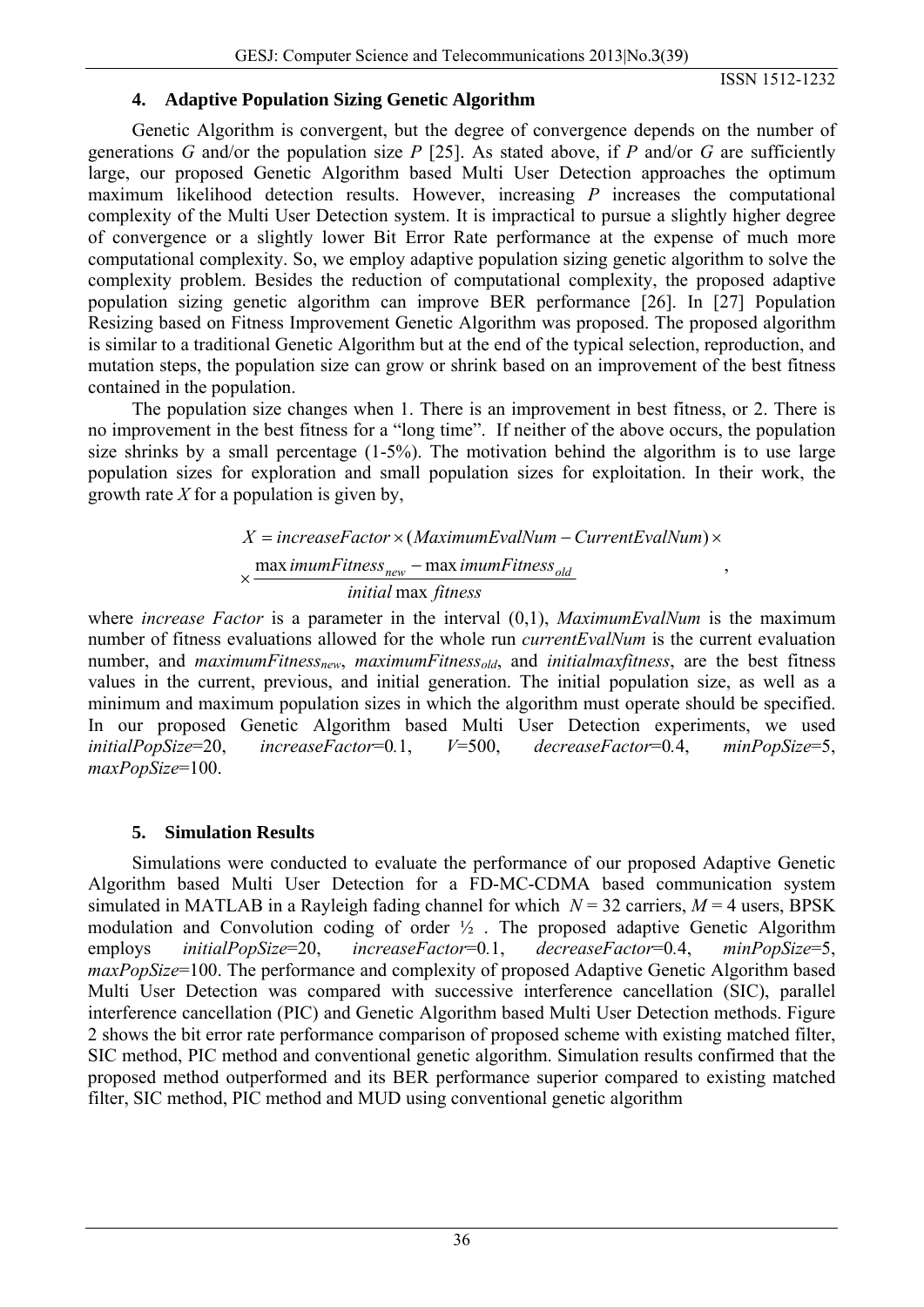

Figure.2. Bit error rate performance comparison of proposed scheme with existing matched filter, SIC method, PIC method and conventional genetic algorithm

Figure.3.compares the computational complexity involved for Multi User Detection using proposed algorithm and conventional genetic algorithm. Simulation results confirmed that the complexity of the proposed adaptive population sizing genetic algorithm based multi user detector is very less compared to conventional genetic algorithm based multi user detector. The complexity of the conventional genetic algorithm based multi user detector increased with number of generations, but the complexity of proposed adaptive genetic algorithm based multiuser detector doesn't increase so much with number of generations.



Figure.3. Comparison of computational complexity of proposed algorithm and conventional genetic algorithm.

#### **6. Conclusion**

In this paper we proposed an adaptive genetic algorithm assisted multi user detection of FD-MC-CDMA in frequency selective fading channels, the proposed system is simulated in MATLAB and the performance of the proposed adaptive genetic algorithm assisted multi user detector is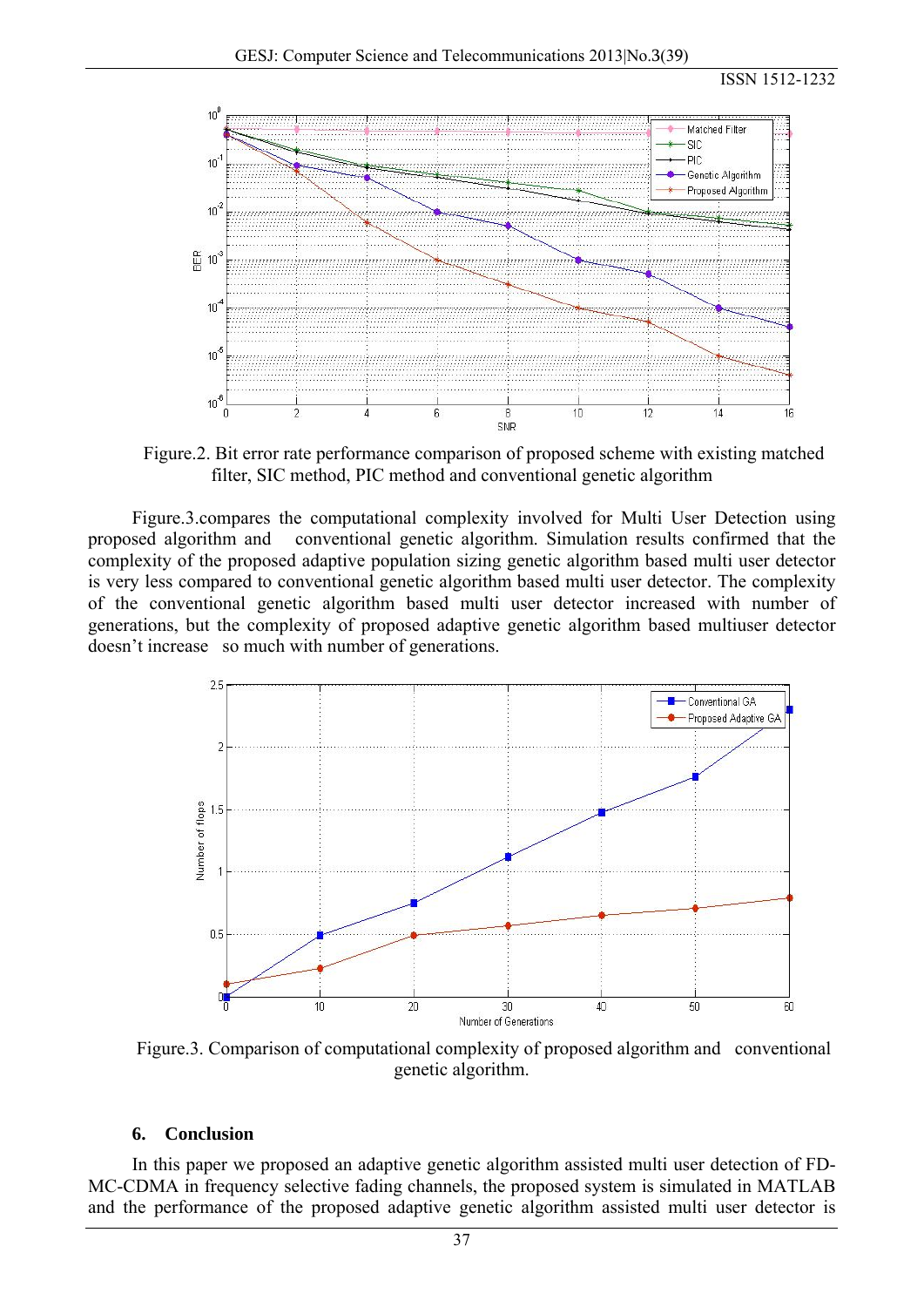## ISSN 1512-1232

compared with existing successive interference cancellation (SIC), parallel interference cancellation (PIC) and conventional genetic algorithm based multi user detectors. Simulation results shown that the bit error rate performance of the proposed adaptive genetic algorithm based multi user detector is superior compared to the performance of the existing multi user detectors. Further the computational complexity of conventional genetic algorithm based multi user detector is compared with the proposed adaptive genetic algorithm based multi user detector. Simulation results confirmed the computational complexity of proposed adaptive genetic algorithm based multi user detector is very less compared to conventional genetic algorithm based multi user detector.

# **7. References**

- 1. Kai Yen and Lajos Hanzo, "Genetic-Algorithm-Assisted Multiuser Detection in Asynchronous CDMA Communications", IEEE Transactions On Vehicular Technology, Vol. 53, No. 5, September 2004, pp 1413-1422.
- 2. Zhiqiang Wu and Carl R. Nassar, "FD-MC-CDMA: A Frequency-Based Multiple Access Architecture for High Performance Wireless Communication", IEEE Transactions On Vehicular Technology, Vol. 54, No. 4, July 2005. pp 1392-1399 .
- 3. H. S. Lim, M. V. C. Rao, Alan W. C. Tan, and H. T. Chuah, "Multiuser Detection for DS-CDMA Systems Using Evolutionary Programming", IEEE Communications Letters, VOL. 7, NO. 3, MARCH 2003, pp 101-103.
- 4. S. Hara and R. Prasad, "Design and performance of multicarrier CDMA system in frequency-selective Rayleigh fading channels," IEEE Trans. Veh. Technol., vol. 48, no. 5, pp. 1584–1595, Sep. 1999.
- 5. S. Verdu, Multiuser Detection. Cambridge University Press, 1998.
- 6. U. Madhow and M. L. Honig, "MMSE interference suppression for direct-sequence spreadspectrum CDMA," IEEE Trans. Commun., vol. 42, no. 12, pp. 3178–3188, Dec. 1994.
- 7. B. Seo and H.-M. Kim, "Blind adaptive constrained MOE receiver for uplink MC-CDMA systems with real signaling in multi-cell environments," IEEE Trans. Wireless Commun., vol. 8, no. 10, pp. 4911–4915, Oct. 2009.
- 8. B. Seo, W.-G. Ahn, C. Jeong, and H.-M. Kim, "Fast convergent LMS adaptive receiver for MC-CDMA systems with space-time block coding," IEEE Commun. Lett., vol. 14, no. 8, pp. 737–739, Aug. 2010.
- 9. J. Jang and K. B. Lee, "Effects of frequency offset on MC-CDMA performance," IEEE Commun. Lett., vol. 3, no. 7, pp. 196–198, July 1999.
- 10. J. G. Proakis, Digital Communications, 2nd ed., New York: McGraw Hill, 1991.
- 11. T. S. Rappaport, Wireless Communications-Principles and Practice, New Jersey: Prentice Hall, 1996.
- 12. J. H. Holland, Adaptation in Natural and Artificial Systems. Ann Arbor: Univ. Michigan Press, 1975.
- 13. D. E. Goldberg, Genetic Algorithms in Search, Optimization and Machine Learning. Reading, MA: Addison-Wesley, 1989.
- 14. M. Mitchell, An Introduction to Genetic Algorithms. Cambridge, MA: MIT Press, 1996.
- 15. X. F. Wang, W. S. Lu, and J. O. Lilleberg, "A genetic algorithm-based multiuser detector for multiple access communications," in Proc. IEEE Int. Symp. Circuits and Systems (ISCAS'98), vol. 4, 1998, pp. 534–537.
- 16. K.Yen and L. Hanzo, "Genetic algorithm assisted joint multiuser symbol detection and fading channel estimation for synchronous CDMA systems," IEEE J. Select. Areas Commun., vol. 19, pp. 985–998, June 2001.
- 17. "Genetic algorithm based antenna diversity assisted multiuser detection for synchronous CDMA systems," presented at the 53rd IEEE Vehicular Technology Conf., Rhodes, Greece, May 2001.